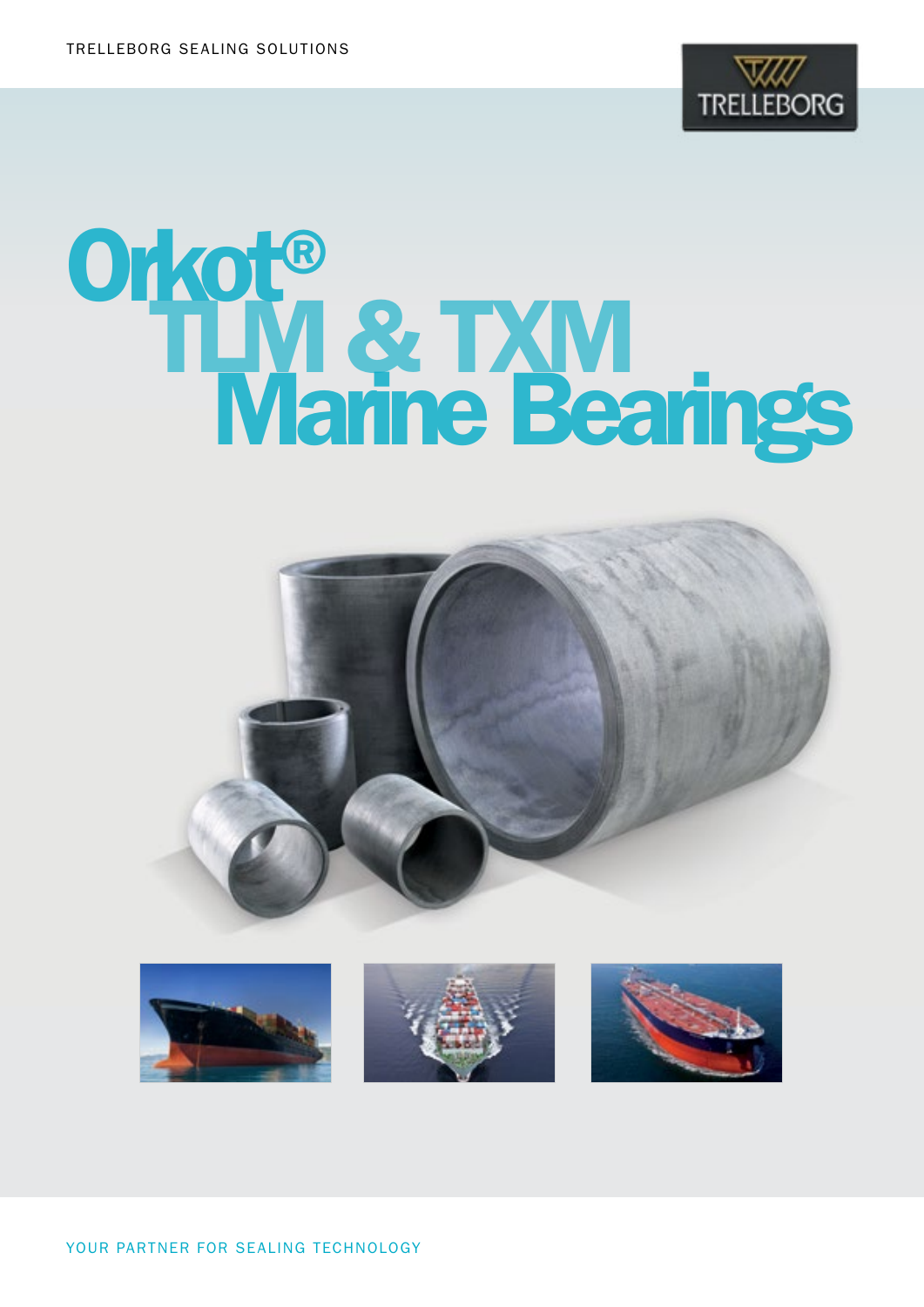## **Nour Partner for Sealing Technology**

#### A GLOBAL APPROACH

Trelleborg Sealing Solutions is a world-leading manufacturer and supplier of bearings and bearing materials to the shipping and marine industries.

Supported by an extensive global network of manufacturing plants, agents and distributors, we are able to offer the highest levels of quality and service associated with a leading global company.

Part of the Trelleborg group of companies, Orkot ® Marine Bearings has been active within the marine and shipping industry since 1980.

Apart from Marine bearings, Trelleborg offers a broad variety of products for on-deck machinery and other equipment. The product range includes o-rings, static, linear and rotary seals, wear rings, scrapers, bearings and custom made elastomer and plastics parts.



Orkot® TLM Marine is an advanced composite. The material has exceptional wear resistance and low swell in water, providing dimensional stability.

Orkot® TLM Marine tolerates edge loading and misalignment even with the heaviest loads.

Orkot® Marine Bearings are installed with an interference fit. Bearings are normally freeze fitted using liquid nitrogen but can be press fitted or resin chocked as required.

Where there are extended periods without lubrication, such as upper pintle bearings under light ballast conditions, Orkot®TLM Marine proves especially effective.

#### TLM MARINE CHARACTERISTICS **TXM MARINE CHARACTERISTICS**

Orkot® TXM Marine is an advanced reinforced medium weave polymer material (sometimes called synthetic polymer alloy) using a unique manufacturing process that provides a high concentration of PTFE in the sliding area while maintaining high compressive strength. The PTFE layer is several millimetres thick, making it tolerant to wear, while maintaining its low friction properties throughout the service life of the bearing. The PTFE layer is backed by our well known polymer, Orkot®.

In areas where the running conditions are dry, Orkot® TXM Marine has proved particularly effective in eliminating stickslip problems normally associated with these operating parameters. The special PTFE layer provides for similar mechanical properties to Orkot®TLM Marine, but with substantially reduced friction and wear characteristics.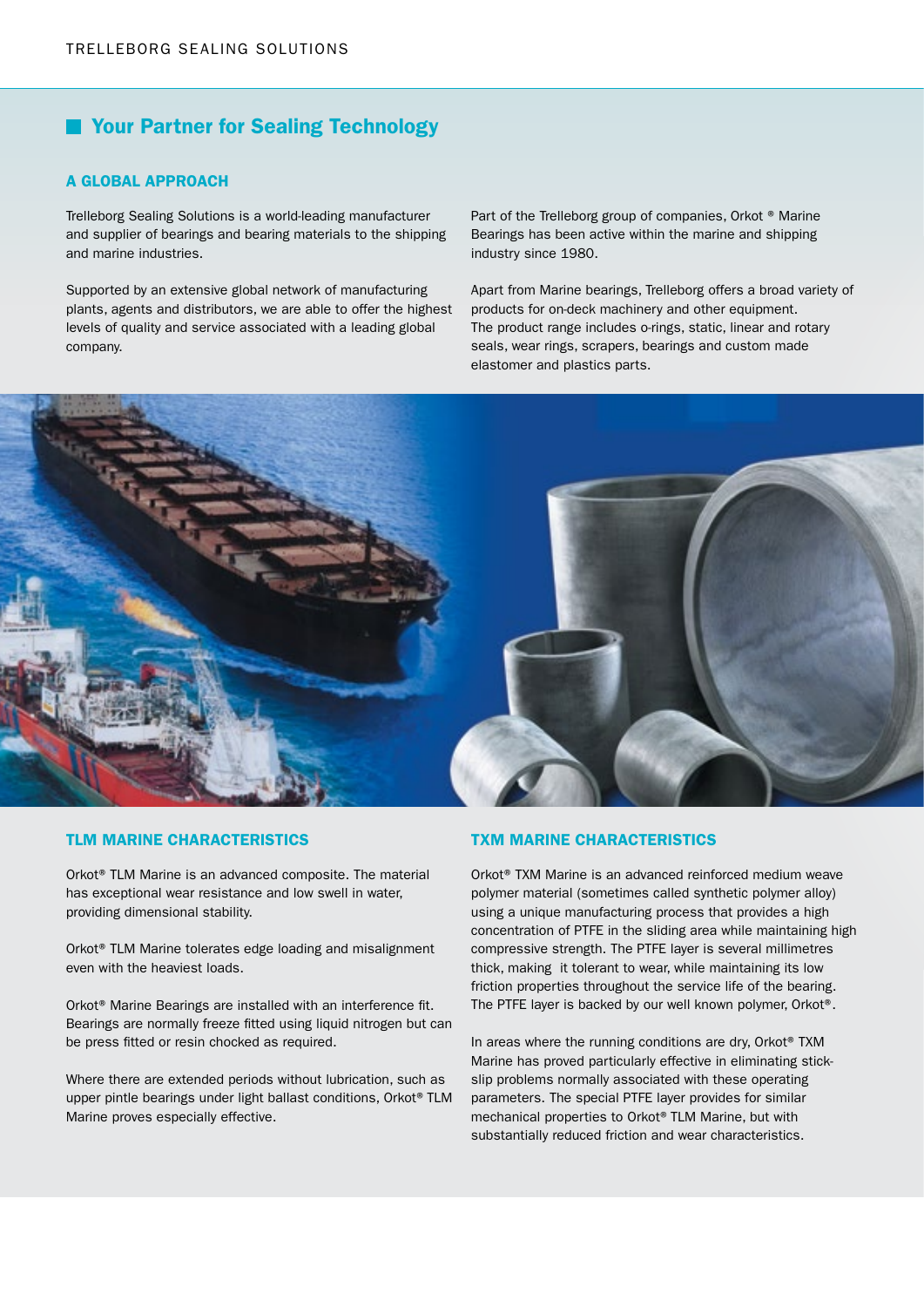#### SERVICE AND SUPPORT

- Recomendations on adapting our bearings to specific environmentaland operational conditions
- Calculation of bearing dimensions for internal or on site machining
- Technical assistance with bearing installations
- Full technical backup and support throughout the service life of the bearing
- 24 hour emergency support

This extensive support service is complimented by a comprehensive range of technical documentation and the Orkot®Marine Bearing Calculation program.



#### WORLD WIDE WEB

Visit our website for general and technical information on Orkot® marine products and applications. You will also be able to view and download certificates, literature and other documents.

#### www.orkotmarine.com

For information on Trelleborg's entire portfolio of sealing & bearing solutions please look under www.tss.trelleborg.com.

#### WORLD WIDE AVAILABILITY

Orkot® TLM & TXM Marine stock tubes can be shipped same day via our world wide distribution network. In addition we can manufacture specific sizes in both tube and sheet form within 24 hours and can supply a full range of finished-machined products quickly and economically.

#### QUALITY & CLASSIFICATION

AS 9100 approval is held for all manufacturing operations and internal systems while in-house testing resources are used extensively to simulate the extreme operational environments where the material is used.

Orkot®TLM and TXM Marine is approved by all major marine classification societies including: Lloyds, DNV, ABS, KRS, CCS, DNV-GL, IRS, RINA, BV and Class NKK. Copies of our approval certificates can be viewed and downloaded from our websites.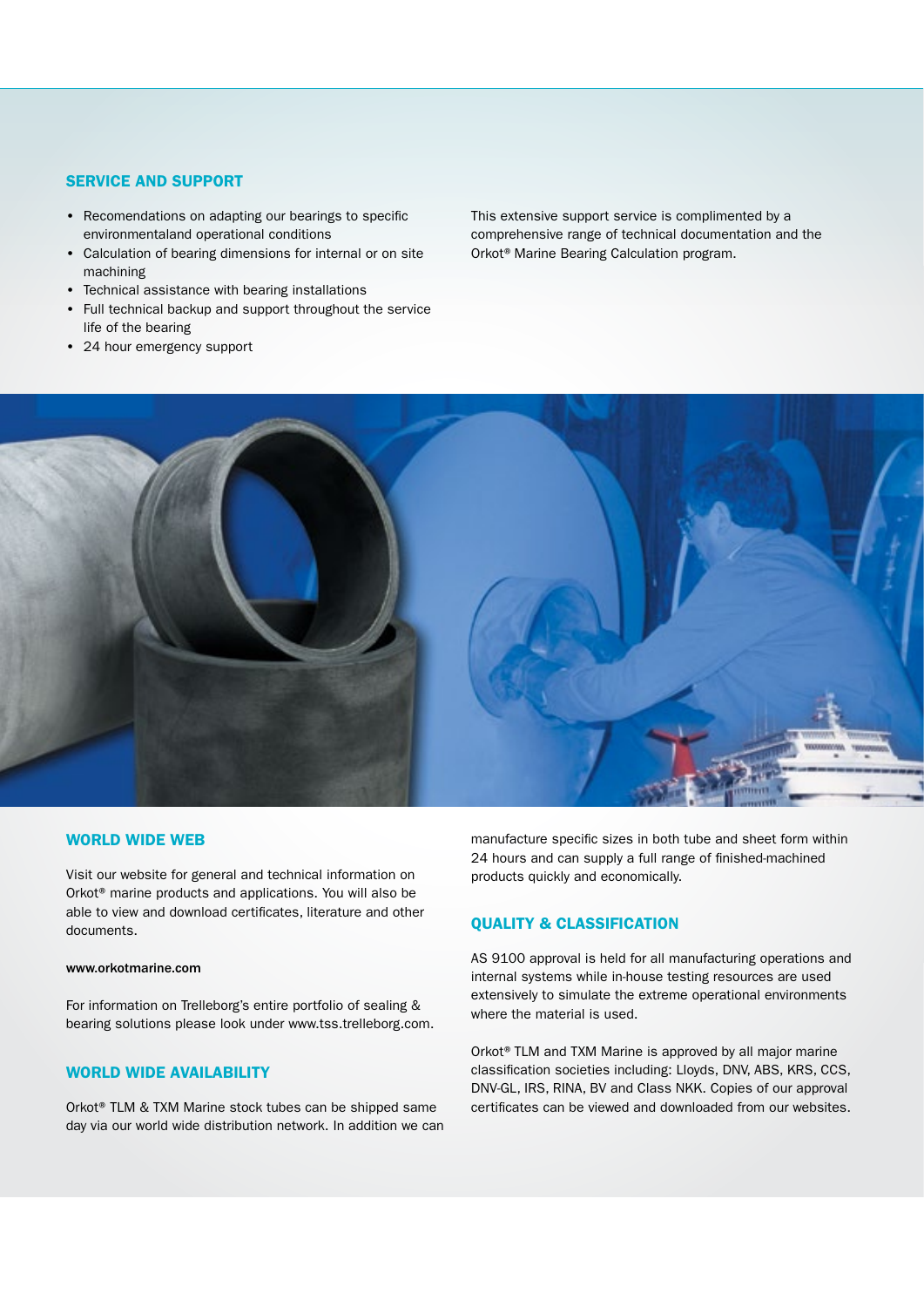# **Orkot TLM & TXM Marine Bearings**

#### PROVEN BENEFITS

- Extensive stock available
- Classification approvals
- Low swell in water
- Environmentally friendly
- 24 hour turnaround for non-stock sizes
- Approved dry running capability
- Low coefficient of friction
- Tolerant to edge loading



#### APPLICATIONS

Orkot® TLM & TXM Marine is used in a wide range of proven applications, including:

- Rudder bearings
- Water lubricated propeller shaft bearings
- Stabilizer bearings
- Weapons handling bearings and guide strips
- Deck machinery bearings
- High strength synthetic rope termination bushings
- Offshore mooring system bearings
- Steering and diving system bearings
- Steering gear bearings
- Stern roller bearings
- Slipway pads
- Sonar bushings and guide strips
- Low magnetic permeability materials for mine counter measure vessels
- Door bushes
- Crane mast bearings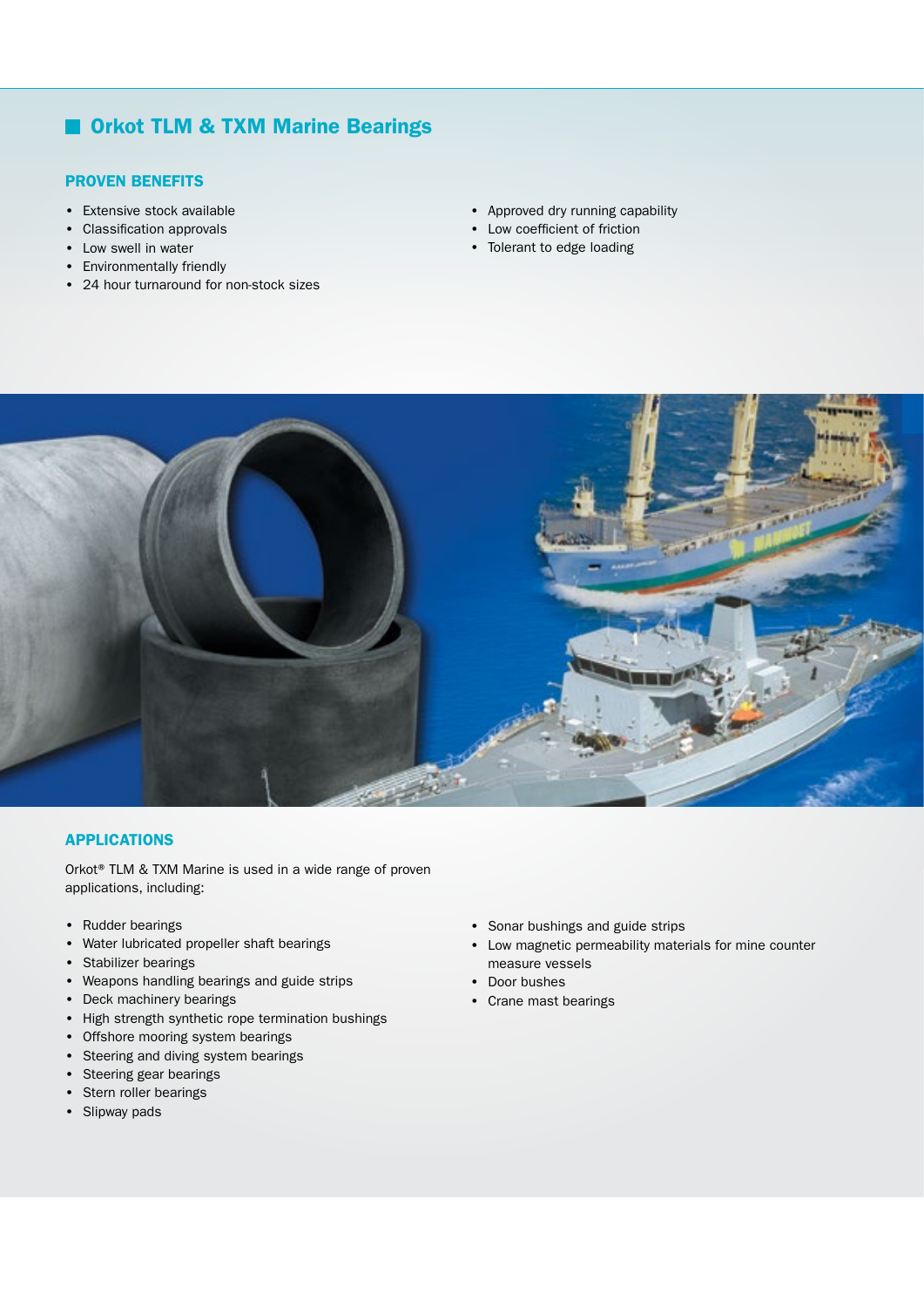# **Material Spotlight**

### MECHANICAL PROPERTIES\*

| <b>Property</b>                                                                                                                                                                                             | <b>TLM Marine metric</b>            | <b>TLM Marine inch</b>                                   | <b>TXM Marine metric</b>                      | <b>TXM Marine inch</b>                                   |
|-------------------------------------------------------------------------------------------------------------------------------------------------------------------------------------------------------------|-------------------------------------|----------------------------------------------------------|-----------------------------------------------|----------------------------------------------------------|
| <b>Compressive Strength</b><br>Normal to Laminate<br>Parallel to Laminate                                                                                                                                   | 300 N/mm <sup>2</sup><br>90 $N/mm2$ | 43,500 lbs/in <sup>2</sup><br>13,000 lbs/in <sup>2</sup> | 280 N/mm <sup>2</sup><br>90 N/mm <sup>2</sup> | 40,600 lbs/in <sup>2</sup><br>13,000 lbs/in <sup>2</sup> |
| <b>Tensile Strength</b>                                                                                                                                                                                     | 60 $N/mm2$                          | 8,700 lbs/in <sup>2</sup>                                | 55 N/mm <sup>2</sup>                          | 8,000 lbs/in <sup>2</sup>                                |
| <b>Flexural Strength</b>                                                                                                                                                                                    | 65 $N/mm2$                          | 9,400 lbs/in <sup>2</sup>                                | 65 N/mm <sup>2</sup>                          | 9,400 lbs/in <sup>2</sup>                                |
| <b>Shear Strength</b>                                                                                                                                                                                       | 80 N/mm <sup>2</sup>                | 11,600 lbs/in $2$                                        | 80 N/mm <sup>2</sup>                          | 11,600 lbs/in $2$                                        |
| <b>Impact Strength</b><br>Charpy Impact Unnotched<br>Normal to Laminate                                                                                                                                     | 120 KJ/ $m^2$                       | 57 ft-lb/in $2$                                          | 120 KJ/ $m^2$                                 | 57 ft-lb/in $2$                                          |
| <b>Hardness - Rockwell M</b>                                                                                                                                                                                | 90                                  | 90                                                       | 90                                            | 90                                                       |
| <b>Density</b>                                                                                                                                                                                              | 1.3 $g/cm3$                         | $0.047$ lbs/in <sup>3</sup>                              | 1.3 $g/cm3$                                   | $0.047$ lbs/in <sup>3</sup>                              |
| Swell in water, % of wall<br>thickness                                                                                                                                                                      | 0.1%                                | 0.1%                                                     | 0.1%                                          | 0.1%                                                     |
| <b>Thermal Expansion</b><br><b>Coefficient</b><br>20 – 100 °C (per °C x 10 <sup>-5</sup> )<br>68 – 212 °F (per °F x 10 <sup>-5</sup> )<br>Normal to Laminate<br>Parallel to Laminate                        | $9 - 10$<br>$5 - 6$                 | $5.0 - 5.5$<br>$2.7 - 3.3$                               | $9 - 10$<br>$5 - 6$                           | $5.0 - 5.5$<br>$2.7 - 3.3$                               |
| <b>Sliding Properties</b><br>Typical coeffient of friction<br>running dry against a<br>corrosion resistant surface<br>such as stainless steel.<br>Bearing Pressure 15 N/mm <sup>2</sup><br>/2175 lbs/in $2$ | 0.13                                | 0.13                                                     | $0.05 - 0.1$                                  | $0.05 - 0.1$                                             |
| <b>Operating Temperature</b><br>Range                                                                                                                                                                       | -30 °C to +65 °C                    | -22 °F to +149 °F                                        | -30 °C to +65 °C                              | -22 °F to +149 °F                                        |

\* Measurements carried out at standard atmospheric temperature and pressure.